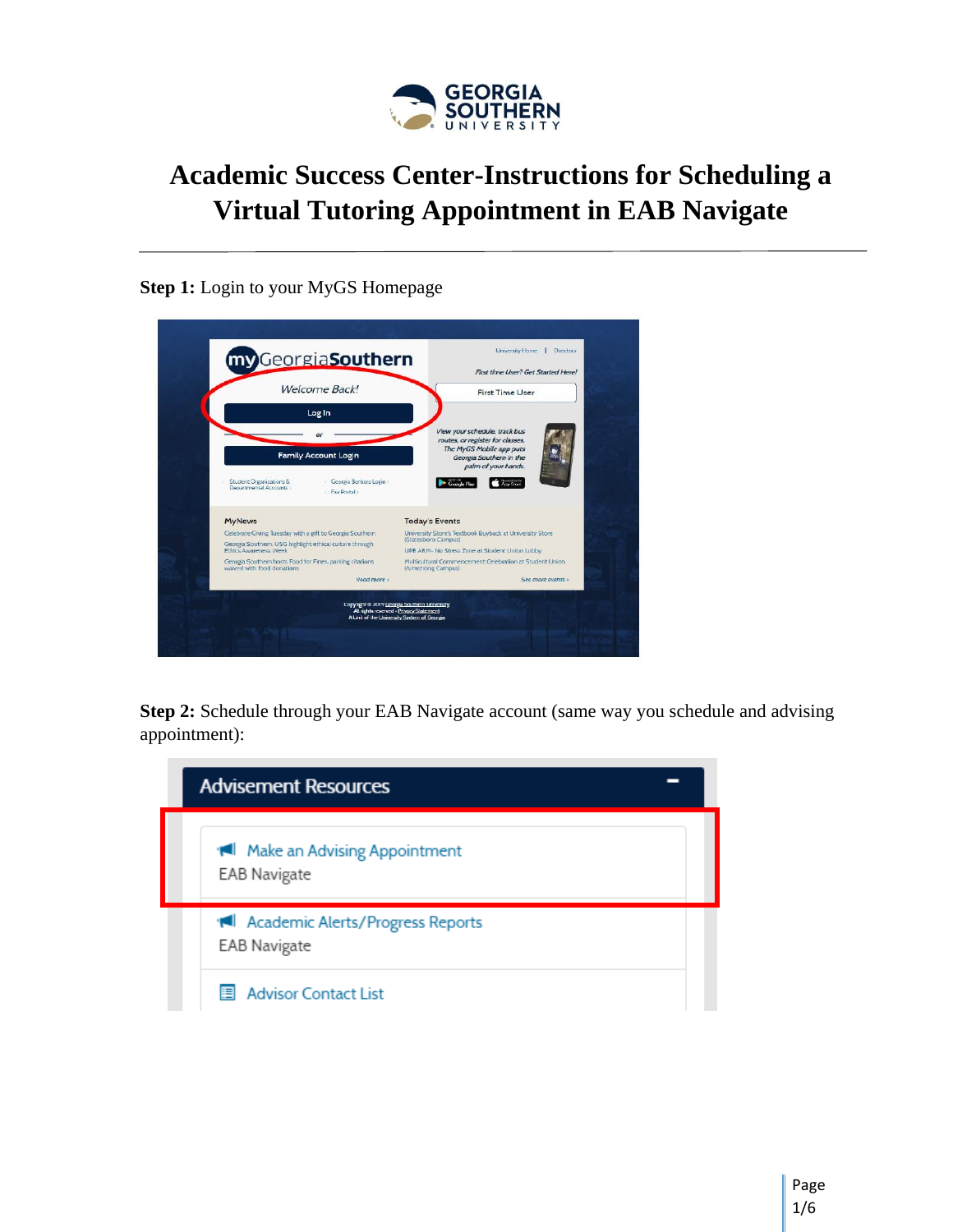

**Step 3:** Select the blue *Get Assistance* button in the top right hand corner of the page



**Step 4:** From the drop-down menu select *Tutoring*

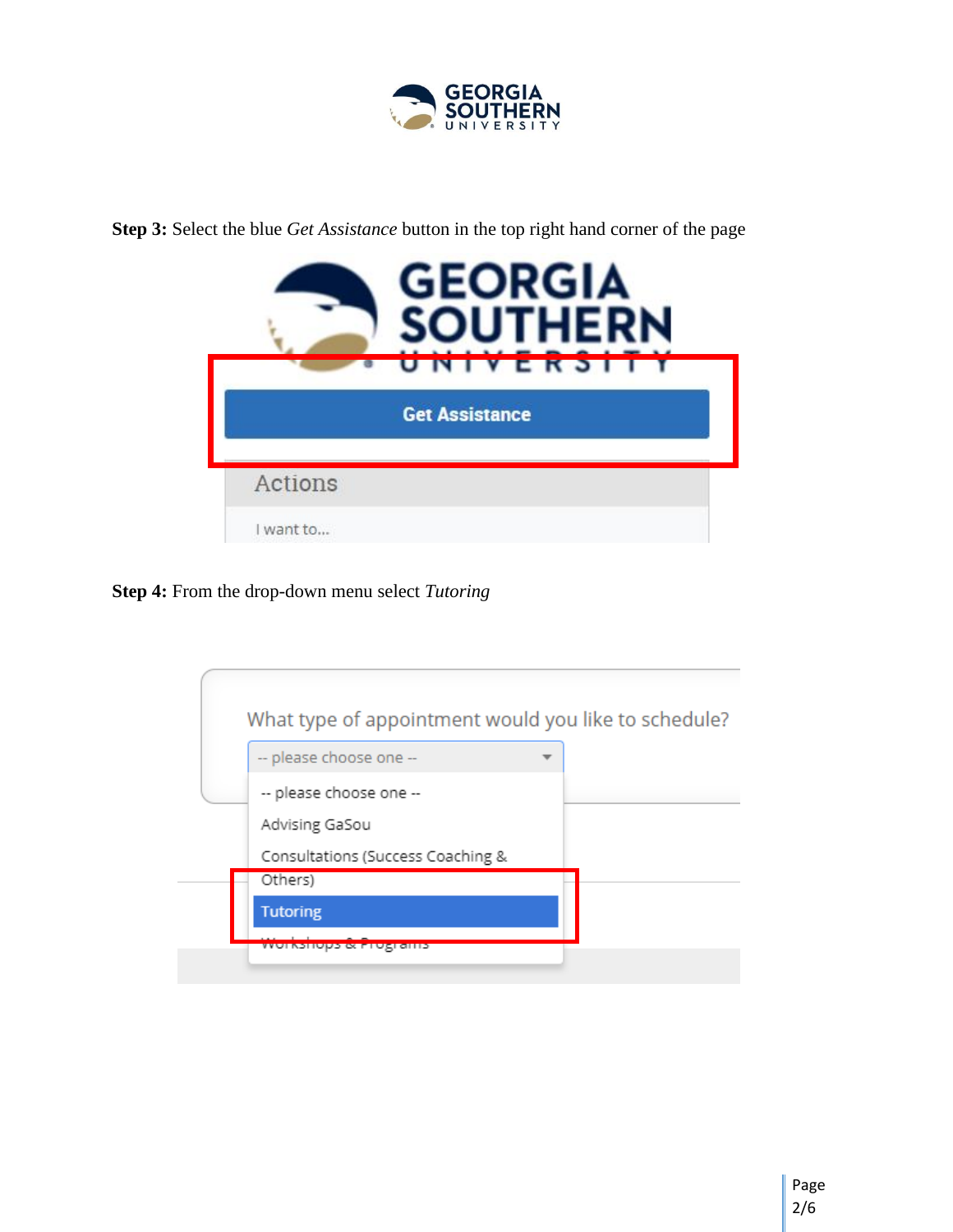

**Step 5:** Select *Virtual Tutoring*

|                         | Are you looking for tutoring in person or online (virtual)? |  |
|-------------------------|-------------------------------------------------------------|--|
| -- please choose one -- |                                                             |  |
| -- please choose one -- |                                                             |  |
| <b>Virtual Tutoring</b> |                                                             |  |
|                         |                                                             |  |

**Step 6:** Select the reason for your visit, then click *Next*.

Are you looking for tutoring in a class you're in now (



**Step 7:** Select *Virtual Appointment* as your location.

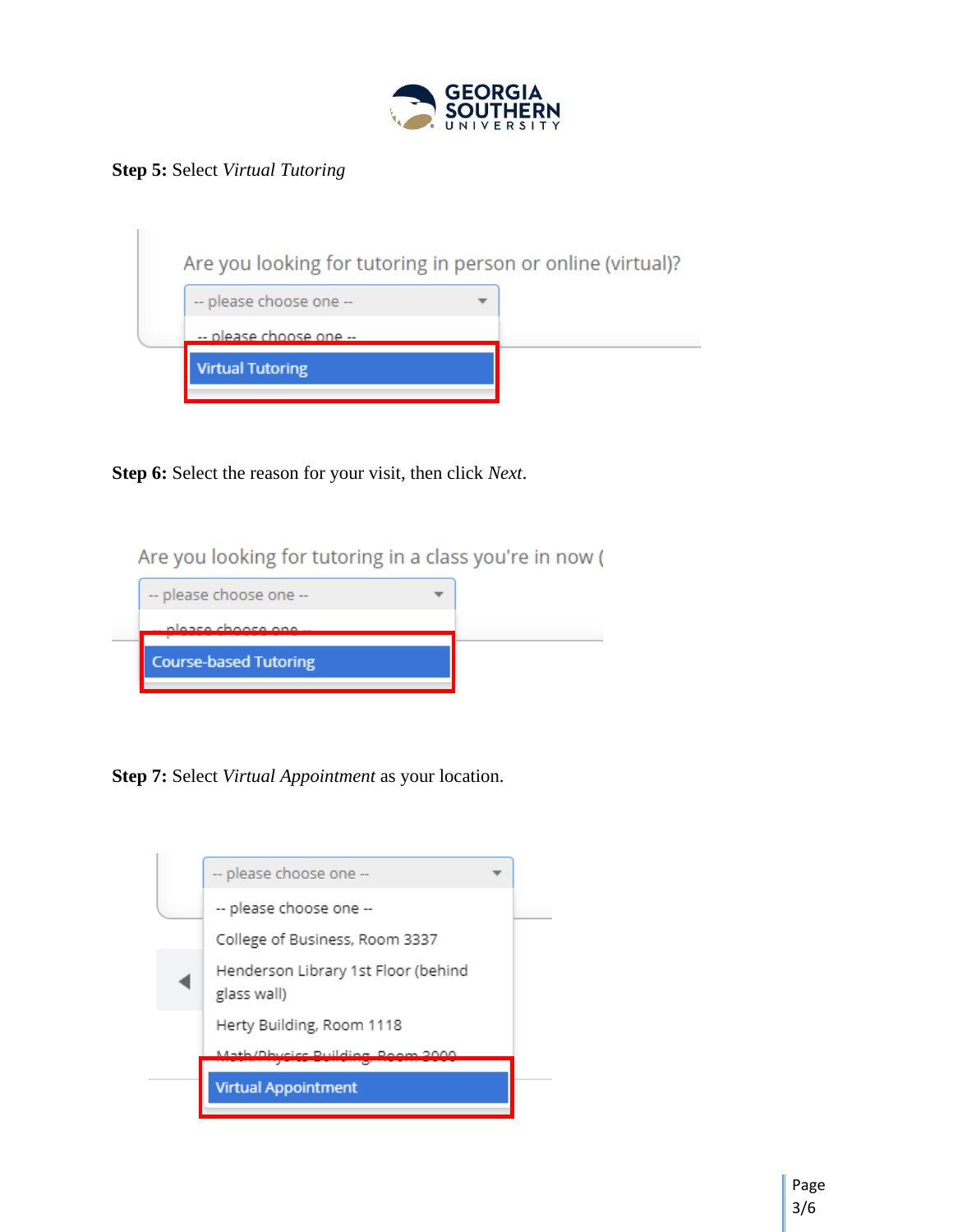

**Step 8:** Select an available course from your current class schedule that you see a tutoring appointment for.



**Step 9:** After selecting your location, leave the next block *blank* so you can view all available appointments and just click *next*.

|                                                  | Leave blank if you want to view all of the available appointments offerings |
|--------------------------------------------------|-----------------------------------------------------------------------------|
| Any Staff                                        |                                                                             |
| If you don't have a preference, just click Next. |                                                                             |



**Step 10:** Click to your day of choice and select from available appointment times.

\* All times listed are in Eastern Time (US & Canada).

refreshed at 3:19pm EDT.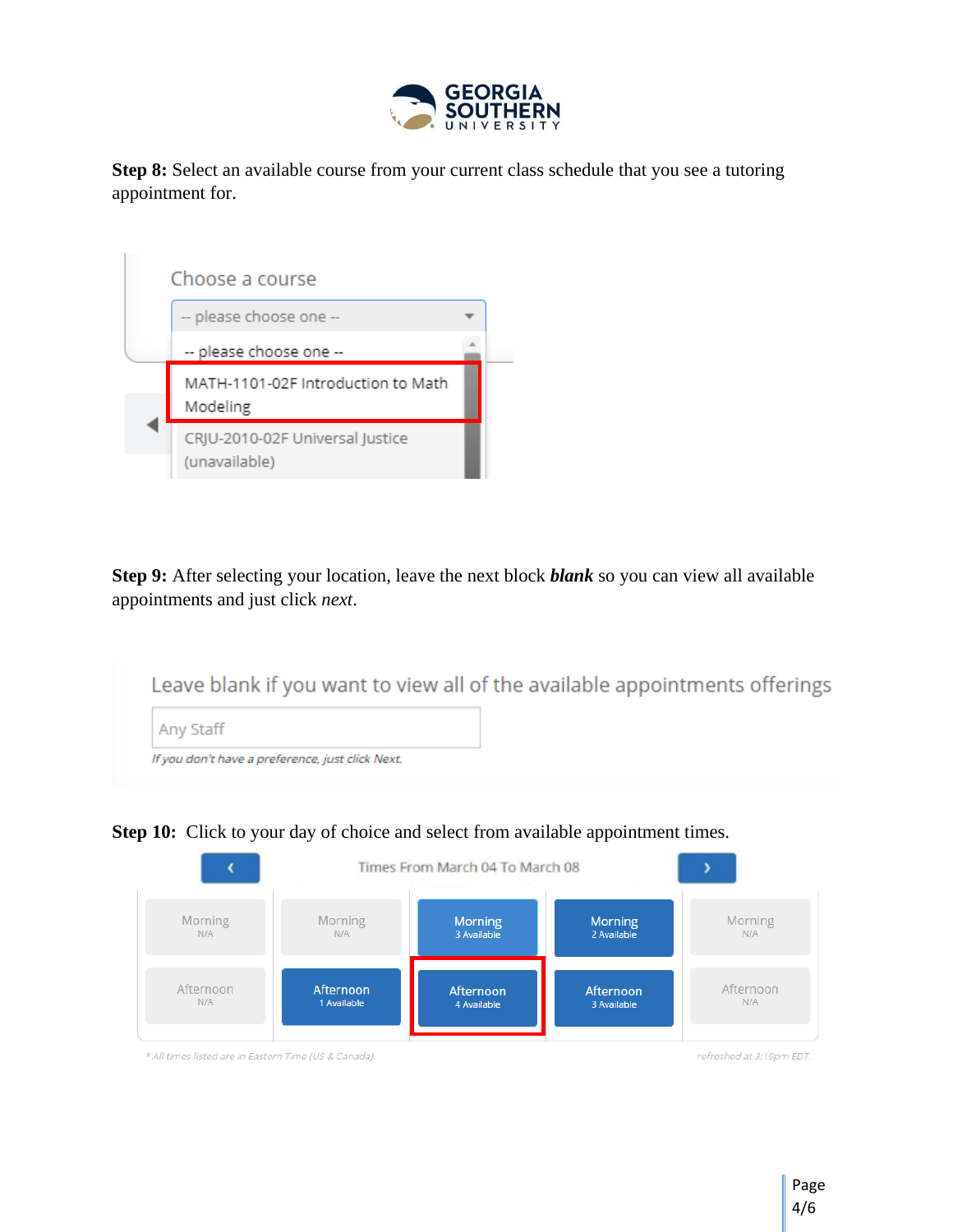

## **Step 11:** Select a time from the drop-down menu.



**Step 12:** This is your screen to review for accuracy of the appointment you are scheduling **before** confirming the appointment. Review the details, leave your tutor a comment for what you specifically are needing assistance with, and then press *confirm appointment*.

Your appointment has not been scheduled yet. Please review and click Confirm Appointment to complete.

| <b>Appointment Details</b><br>Who:<br>, with<br><b>Andrious Nelson</b><br>Why: Course-based Tutoring                           | When: Wednesday, March 25<br>$7:00pm - 7:45pm$<br><b>Where: Virtual Appointment</b>                                                                                                                                                                                                                                                                                                                                       | Confirm<br>appointment<br>date & type     |
|--------------------------------------------------------------------------------------------------------------------------------|---------------------------------------------------------------------------------------------------------------------------------------------------------------------------------------------------------------------------------------------------------------------------------------------------------------------------------------------------------------------------------------------------------------------------|-------------------------------------------|
| <b>Additional Details</b>                                                                                                      |                                                                                                                                                                                                                                                                                                                                                                                                                           |                                           |
| account to access our virtual meeting board.                                                                                   | Hello! My name is Andrious and I am a math tutor in the Academic Success Center. Based on this<br>appointment being virtual, we will meet via a program we utilize called GoBoard; it will be super easy!<br>Prior to the appointment, ensure to check your speaker, microphone and video connection before our<br>appointment. At the time of our appointment, I will send a link to your Georgia Southern student email |                                           |
| there.                                                                                                                         | If you have a need to cancel this appointment, log in to EAB Navigate and cancel the appointment from                                                                                                                                                                                                                                                                                                                     |                                           |
|                                                                                                                                | Further questions? Contact the Academic Success Center at asc@georgiasouthern.edu. Thank you!                                                                                                                                                                                                                                                                                                                             |                                           |
| Is there anything specific you would like to discuss with Andrious ?<br>Hello! I am having some difficulty in my math modeling | Send Me an Email<br>Send Me a Text                                                                                                                                                                                                                                                                                                                                                                                        | Click "Confirm" to<br>officially schedule |
| course with graphs. I'll bring my textbook and example<br>problems I have been trying to work through. See you soon!           | Please provide your mobile number<br>912-222-2222                                                                                                                                                                                                                                                                                                                                                                         | the appointment.                          |
| Comments for your staff                                                                                                        |                                                                                                                                                                                                                                                                                                                                                                                                                           |                                           |
| $\triangleleft$ Back                                                                                                           | Include notes to<br><b>Confirm Appointment</b><br>your tutor of<br>what you need<br>assistance with.                                                                                                                                                                                                                                                                                                                      |                                           |
|                                                                                                                                |                                                                                                                                                                                                                                                                                                                                                                                                                           | Pag                                       |